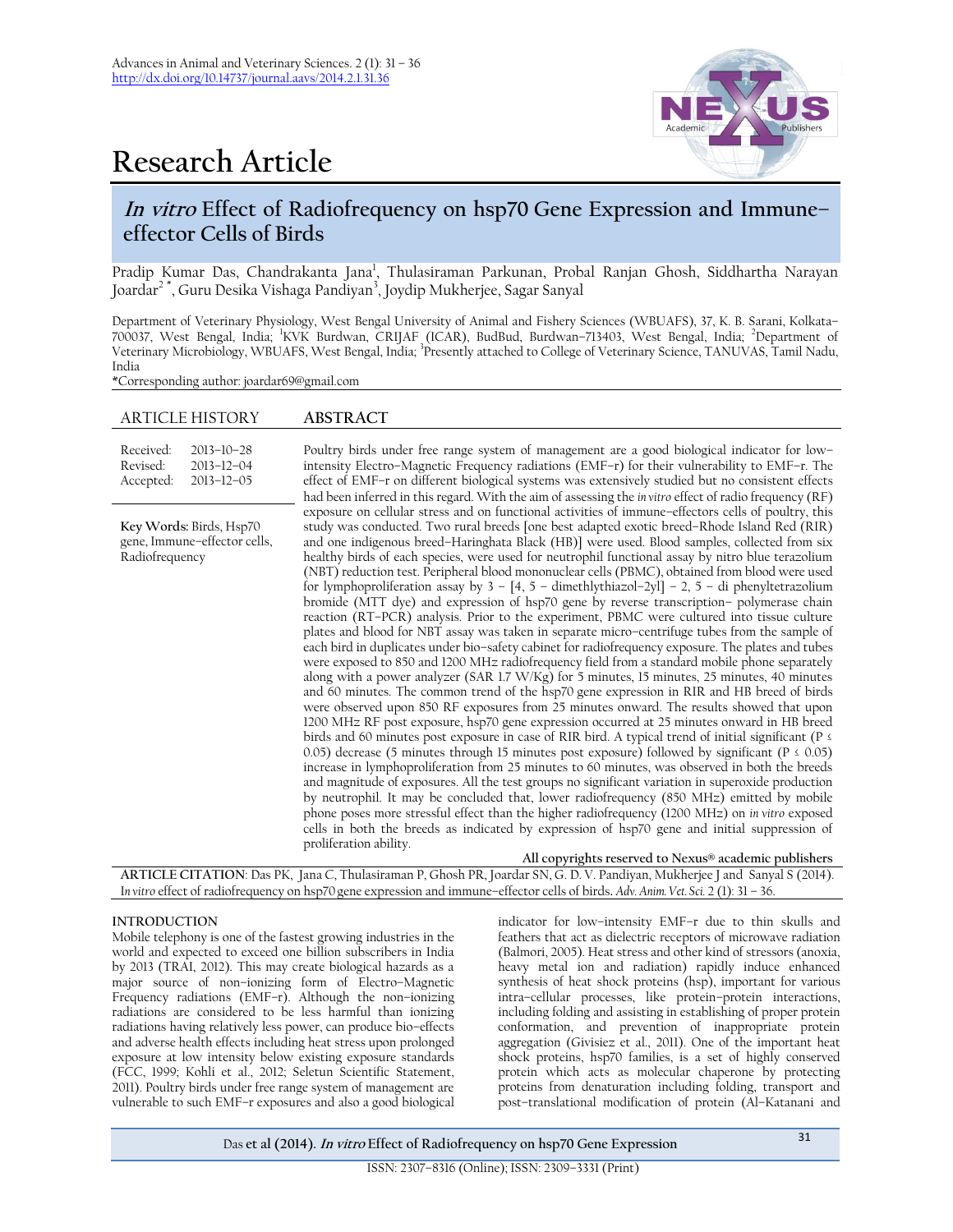Hansen, 2002). Peripheral blood mononuclear cells are the major secretor cells of circulating hsp70 (Hunter–Lavin et al., 2004). Earlier studies on expression of hsp and its related genes on thermal stress have been conducted at molecular level in broilers and layers (Gabriel et al., 1996; Yu and Bao, 2008). Further, exposure of radiofrequency (RF) on human cell cultures and peripheral mononuclear cell and neutrophil had been studied (Capri et al., 2004; Kwee et al., 2001). Cleary et al. (1996) investigated the effect of isothermal radiofrequency radiation on human cytolytic T lymphocytes and revealed that exposure to 2450 MHz RIF radiation at specific absorption rates of greater than 25 W/kg induced a consistent, statistically significant reduction in CTLL–2 proliferation, especially at low IL–2 concentrations. Although several workers had been studied the effect of RF on different biological systems, no consistent effects had been inferred in this regard (WHO, 1993). It is apparent that hsp70 being one of the representative stress proteins, might be an indicator of stress analysis in the context of exposure of radiofrequency on poultry birds. However, the expression study of hsp70 on exposure of radiofrequency (RF) emitted by mobile phone and its tower is not documented so far in rural poultry, more susceptible to RF exposure during scavenging and grazing. In this outset, the present study was conducted on two rural poultry breeds for assessing the *in vitro* effect of RF field exposure on hsp70 gene expression and on functional activities of immune–effector cells.

# **MATERIAL AND METHODS**

The study was conducted on two rural poultry breeds, reared under free–range system in West Bengal, India (latitude:  $22.5^{\circ}$  – 27.2 $^{\circ}$  N and longitude: 86.1 $^{\circ}$  – 89.8 $^{\circ}$  E). One was best-adapted exotic breed (Rhode Island Red) and the other one was indigenous breed (Haringhata Black, native to West Bengal, India) (Pan et al., 2011; SAPPLPP, 2013). Six healthy birds of 22 weeks old hen from each breed were subjected for the study. **Sample Preparation** 

Blood samples (4 ml) were collected from wing vein of each bird in an EDTA containing vial in morning. Blood (100 µl) was taken in a sterilized microcentrifuge tube for neutrophil functional assay (NFA). Peripheral blood mononuclear cells (PBMC) were separated from the rest amount of each blood sample following standard protocol (Boyum, 1968) with some modification using Histopaque<sup>R</sup> 1.084 (Sigma) in the ratio of 1:1. Then PBMC were dispensed @ 1X10<sup>6</sup> per well into 96 well flat bottom tissue culture plates (Nunc, Thermo–Scientific, USA) having 100 μl of RPMI growth medium (Sigma) with 10 % fetal calf serum. The PBMC were cultured into tissue culture plates (n= 11) and blood for NBT assay was taken in eleven separate microcentrifuge tubes from the sample of each bird in duplicates under bio–safety cabinet (Esco Micro Pvt. Ltd., Model No.  $AC_2$ –4L<sub>1</sub>) for radiofrequency exposure.





**Experimental Design and Exposure to Radiofrequency Field** One plate and one tube from the sample of each bird, in duplicate, were exposed to 850 MHz radiofrequency field from a standard mobile phone (Spice, GSM & CDMA Duel Mode, D 88) along with a handheld power analyzer, previously standardized by Radio Test Set (Marconi, Model – 2955) (Figure 1 and Figure 2) (SAR 1.7 W / Kg) for 5 minutes. Similarly, further four plates and tubes of each bird, in duplicate, were exposed for 15 minutes, 25 minutes, 40 minutes and 60 minutes, respectively. In the same way, another five plates and five tubes from the sample of each bird, in duplicate, were exposed to 1200 MHz–radiofrequency source from the same instruments and condition for 5, 15, 25, 40 and 60 minutes, respectively. The rest plate and tube were used as control. The exposed tubes were immediately processed for Neutrophil functional assay (NFA) and the plates were incubated in a  $CO<sub>2</sub>$  incubator (New Brunswick, Galaxy 48S) at  $37^{\circ}$ C with 5% CO<sub>2</sub> tension for further study of stress gene analysis and MTT assay.



Figure 2: Radiofrequency exposure in samples within bio– safety cabinet

#### **Stress Gene Analysis**

After 3 hours of incubation, lymphocytes were harvested and washed using centrifugation at 8000 rpm for 8 minutes at  $4^{\circ}$ C. The cell pellets were washed with DEPC treated water and immediately mRNA was extracted using trizol reagent (Qaigen) and subjected to reverse transcription–polymerase chain reaction (RT–PCR). Initially extracted mRNA was converted to cDNA (Sambrook and Russel, 2001). Specific primers set (hsp–F 5'– GGCTGGTATGCGTGACAT–3'and hsp–R 5'– GGCTGGTATGCGTGACAT–3') were designed from published sequence of avian hsp70 gene (accession no NM\_001006685) for amplification of hsp70 from cDNA. The reaction was performed in 50 μl volume containing approximately 75 ng of cDNA, 20 pmol /μl each of forward (hsp-F) and reverse primer (hsp-R), 1.5 mM MgCl<sub>2</sub>, 200 μM each dNTPs, 10 X PCR buffer and 2 U of Taq DNA polymerase. PCR was done in a thermal cycler (Mastercycler, Eppendorf, Hamburg, Germany) with initial denaturation at  $94^{\circ}C$  for 4 minute, followed by 30 cycles with denaturation at 94<sup>o</sup>C for 1 minute, annealing at 55 $\rm{^0C}$  for 50 sec and extension at 72 $\rm{^0C}$  for 2 minute. The final extension was done at  $72^{\circ}$ C for 7 min. The amplified PCR products were separated by agarose gel electrophoresis using 1.5% agarose in 0.5 X TBE along with 0.5 μg/ml ethidium bromide at 100 volt for 1 hour with specific DNA Ladder. The amplified DNA fragments were observed under Gel Documentation System (UVP, UK) and analyzed. Figure 1: Schematic diagram of Experimental design The PCR products were subjected for sequencing after excised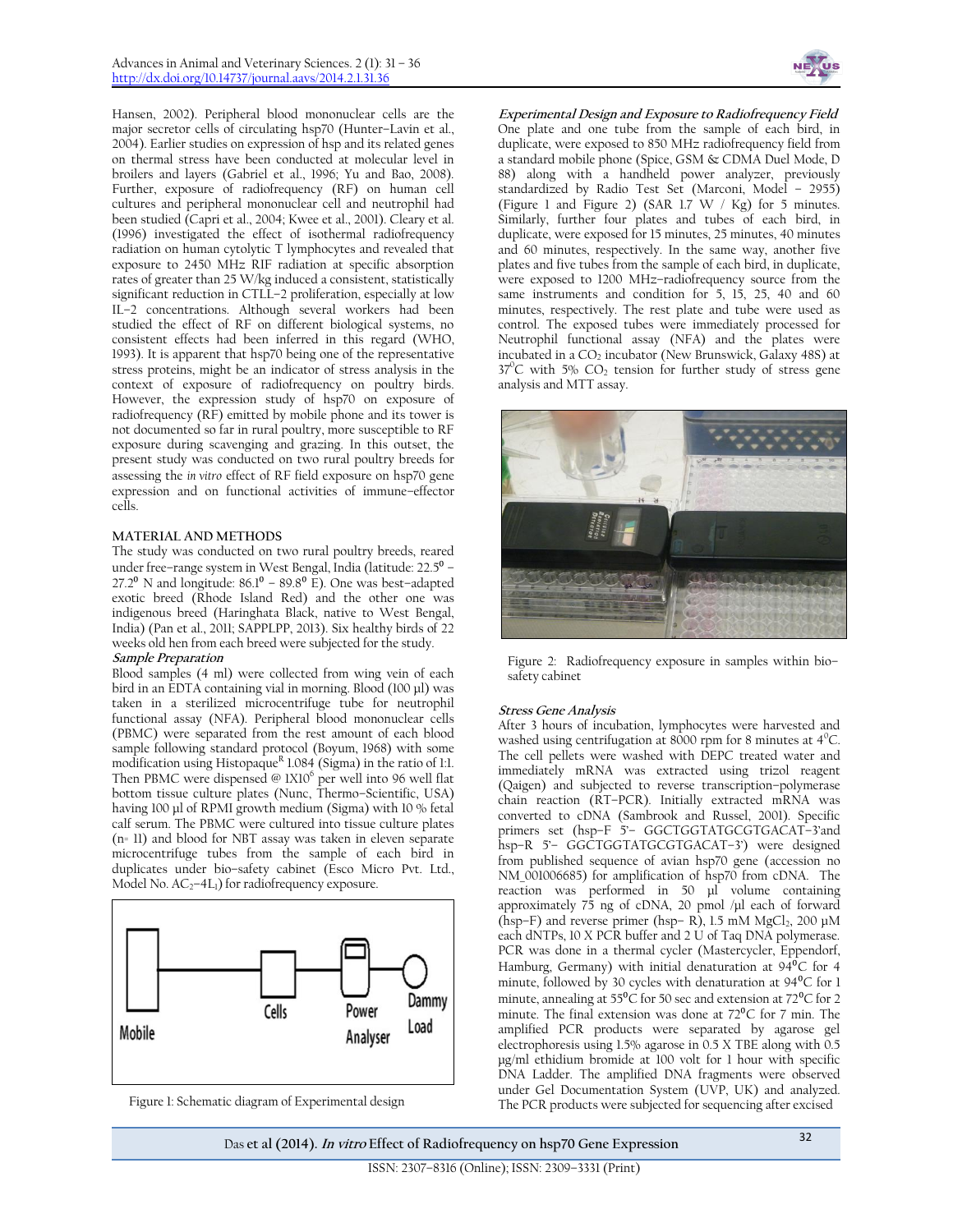from the gel. The nucleotide sequences were aligned and compared using Lasergene software DNA STAR. Phylogenetic comparison was performed using MEGA 4.0.2 software. Searches of homology of genes were performed by BLASTN programme in NCBI website.

#### **Lymphoproliferation Assay (LPA)**

After exposure, 100µl of ConA (Sigma, USA) at a concentration of 10 µg/ml was added to 100µl of PBMC suspension into each test well of 96–well tissue culture plate (Nune, Denmark) for non-specific simulation. Similarly, 100µl of growth medium was added to 100µl of PBMC suspension into each control well. Side by side similar experiments were carried out with the cells in the unexposed (control) plate. The plates were incubated for 48 h at  $37^{\circ}$ C containing 5% CO<sub>2</sub> tension. The proliferation of PBMC was determined by the colorimetric 3 – [4, 5 – dimethlythiazol–2yl] – 2, 5 – di phenyltetrazolium bromide (MTT) assay (Daly et al., 1995). After 48 h cultures, 20  $\mu$ l of MTT (Sigma, USA), 5mg/ml in PBS, was added to each well and incubated for 4 h at  $37^{\circ}$ C. The tissue culture plates were centrifuged at 500 X g for 10 min and then the supernatant was removed carefully without disturbing the cell plates or formazan precipitate. The formazan crystals were dissolved by the addition of 150  $\mu$ l of dimethylsulphoxide (DMSO, Sigma, USA) followed by  $25 \mu l$  of glycine buffer (0.1 M glycine, 0.1 M NaCl, pH 10.5) and mixed thoroughly with micropipette and incubated at room temperature for 10 min. The formazan development was read at 595 nm using a plate reader (ECIL, India). Lymphocyte proliferation was measured using stimulation index (S.I.) as per the following formula–

Stimulation index = (S.I.) Mean optical density of test wells having ConA – –<sup>1</sup> Mean optical density of control wells

**Neutrophil functional assay (NFA)** Radiofrequency exposed blood samples kept in microcentrifuge tubes was used for nitroblue tetrazolium (NBT) reduction test



Figure 3: Analysis of hsp $_{70}$  gene expressions in RIR by RT-PCR



to assess superoxide production by neutrophils (Siwicki et al., 1985). Briefly, equal volume  $(100\mu l)$  of the blood sample and nitroblue tetrazolium (NBT) solution (0.2% in phosphate buffered saline, PBS) were mixed in the micro–centrifuge tubes and incubated for 30 min in room temperature. Then 50µl cell suspension was added to 1ml N, N dimethylformamide (SRL, India) and centrifuged for 5 min at 3000 g. The optical density (O.D.) of the colour formed was read using spectrophotometer at 540nm.

# **RESULTS**

# **Stress Gene (hsp70) Analysis**

RT–PCR yielded an amplification product of 515 bp in positive samples upon 1% agarose gel electrophoresis**.** Nucleotide sequence of the amplicons of both breeds revealed the product of 515 bp, which was corresponding to the sequence of hsp70 gene of *Gallus gallus* from 688 bp to1202 bp (accession no NM\_001006685). Nuclueotide sequence of hsp70 gene of HB and RIR breed had 98.8 and 98.4 % identity, respectively. There were changes in nucleotide sequence at 334 and 359 position of hsp70 gene sequence of RIR breed in compared to HB breed. Variation of expression in hsp70 gene was observed in poultry birds upon exposure to radio frequency at different time intervals. A general trend of the gene expression in RIR and HB breed of birds was observed upon 850 MHz RF exposures where from 25 minutes onward electrophoresis bands were observed in the gel in both the breeds (Figure 3 and Figure 4). However, 15 minutes post exposure also showed gene expression in HB birds upon 850 MHz RF exposure. The results showed that upon 1200 MHz RF exposure, hsp70 gene expression took place 25 minutes onward in HB breed birds. However, this only took place on 60 minutes post exposure in case of RIR bird (Table –1).



Figure 4: Analysis of hsp70 gene expressions in HB by RT-PCR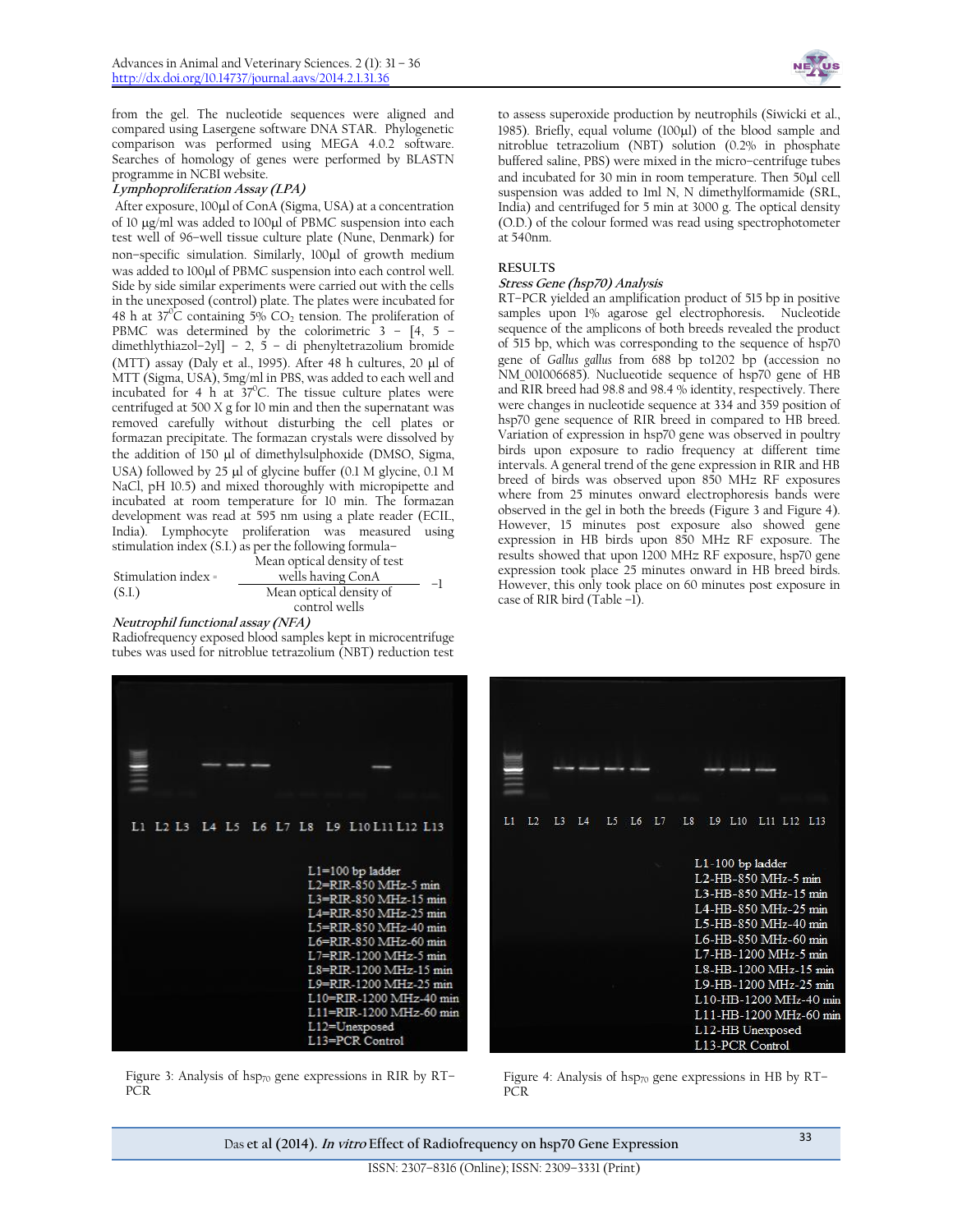Table 1: Expression of mRNA of  $hsp_{70}$  gene in poultry birds after in vitro Radio Frequency exposure

| Time             | RIR bird |                               | HB bird |       |  |
|------------------|----------|-------------------------------|---------|-------|--|
|                  | 850      | 1200                          | 850     | 1200  |  |
| Control          |          |                               |         |       |  |
| (unexposed)      |          |                               |         | _____ |  |
| $5 \text{ min}$  |          |                               |         |       |  |
| $15 \text{ min}$ |          | commercial commercial commer- |         |       |  |
| $25 \text{ min}$ |          | ____                          |         |       |  |
| $40 \text{ min}$ |          |                               |         |       |  |
| $60 \text{ min}$ |          |                               |         |       |  |

## **Lymphoproliferation assay (LPA)**

The results revealed a typical trend of initial significant ( $P \leq$ 0.05) decrease (5 minutes through 15 minutes post exposure) followed by significant ( $\tilde{P}$  ≤ 0.05) increase in lymphoproliferation from 25 minutes to 60 minutes post exposure. This general trend was observed in both 850 MHz and 1200 MHz RF exposure and in both the breeds (Table –2). **Neutrophil Functional Assay (NFA)**

Neutrophil superoxide production was assessed by *in vitro*  neutrophil functional assay upon RF exposure in the order of 850 MHz and 1200 MHz in both the breeds. No significant variation in superoxide production by neutrophil was observed in all the test groups. The results of lymphoproliferation and neutrophil superoxide production were shown side by side to compare the effects in each case (Table – 2).

#### **DISCUSSION**

In our study, we assessed the effect of short–term radiofrequency exposure, *in vitro*, on lymphocytes of two rural poultry breeds by detecting mRNA expression of hsp70 gene. Moreover, functional activities (i.e. superoxide production and proliferating ability) of immune–effector cells, viz neutrophil and lymphocyte were assessed through neutrophil functional assay (NFA) and lymphoproliferation assay (LPA), respectively.

The expression of hsp70 mRNA in radiofrequency exposed groups was due to the effect of non thermal, non ionizing radiation fields as no expression of such gene was observed in unexposed groups which was incubated at  $37^{\circ}$ C. The expression of hsp70 gene was well the stress gene hsp70 upon *in vitro* culture of lymphocytes of both the breeds as compared to higher RF documented in human glioblastoma derived cell– lines (U87MG) in response to exposure of radiofrequency field (Chauhan et al., 2007). In the present study, lower radiofrequency exposure (850 MHz) caused early expression of exposure (1200 MHz) indicating lower RF exposure was more stressful to immune effector cells especially on peripheral lymphocytes. It was also supported by LPA. As, the production of heat shock proteins is triggered electromagnetically it needs 100 million fields remove calcium ions bound to the membranes of living cells, making them more likely to tear, develop temporary pores and leak, as the calcium ions have time to be pulled clear times less energy than when triggered by heat (Blank and Goodman, 2000). Further, weak electromagnetic of the membrane and replaced by potassium ions before the field reverses and drives them back (Diem et al*.,* 2005). The potassium ions resonate, absorb the field's energy and convert it to energy of motion which increases their ability to replace calcium on cell membranes (Liboff et al*.*, 1990). Here, pulses and square waves work best because they give very rapid changes in voltage that catapult the calcium ions well away from the membrane and then allow more time for potassium to fill the vacated sites, where sine waves are smoother, spend less time at maximum voltage, and so allow less time for ion exchange (Andrew, 2007).

Time difference of expression of hsp70 gene in two breeds was also observed in two different RF exposures. It might be due to polymorphism of nucleotide sequences of hsp70 genes which was earlier demonstrated by Mazzi et al. (2003) of different poultry breeds having different heat tolerance capacity.

| Duration (Minute) | RIR bird         |            |            |            | HB bird  |            |                    |            |
|-------------------|------------------|------------|------------|------------|----------|------------|--------------------|------------|
|                   | 850 MHz          | 1200 MHz   |            | 850 MHz    |          | 1200 MHz   |                    |            |
|                   | LP               | <b>NSP</b> | LP         | <b>NSP</b> | LP       | <b>NSP</b> | LP                 | <b>NSP</b> |
| Control           | 1.19ab           | 0.16       | 1.19ab     | 0.16       | 1.17ab   | 0.16       | 1.17ab             | 0.16       |
| (unexposed)       | ± 0.08           | ± 0.03     | ± 0.08     | ± 0.03     | ± 0.08   | ± 0.04     | ± 0.08             | ± 0.03     |
| $\overline{5}$    | 0.75c            | 0.17       | 0.85bc     | 0.17       | 0.75d    | 0.19       | 0.79cd             | 0.18       |
|                   | ± 0.15           | ± 0.04     | ± 0.16     | ± 0.05     | ± 0.14   | ± 0.05     | ± 0.15             | ± 0.06     |
| 15                | 0.92bc           | 0.16       | 0.77c      | 0.15       | 0.82cd   | 0.19       | 0.91c              | 0.17       |
|                   | ± 0.14           | ± 0.03     | ± 0.18     | ± 0.03     | ± 0.13   | ± 0.06     | ± 0.13             | ± 0.05     |
| 25                | 1.17ab           | 0.15       | $0.9$ labc | 0.16       | 1.08ab   | 0.19       | 1.07 <sub>bc</sub> | 0.18       |
|                   | ± 0.17           | ± 0.04     | ± 0.15     | ± 0.02     | ± 0.10   | ± 0.05     | ± 0.21             | ± 0.02     |
| 40                | $1.38a \pm 0.09$ | 0.16       | 1.19ab     | 0.18       | 1.04bc   | 0.19       | 1.11abc            | 0.18       |
|                   |                  | ± 0.02     | ± 0.09     | ± 0.06     | ± 0.06   | ± 0.04     | ± 0.07             | ± 0.06     |
| 60                | 1.12ab           | 0.17       | 1.26a      | 0.16       | 1.33a    | 0.19       | 1.23a              | 0.18       |
|                   | ± 0.11           | ± 0.05     | ± 0.08     | ± 0.05     | ± 0.04   | ± 0.05     | ± 0.07             | ± 0.04     |
| P Value           | $0.02*$          | 1.00       | $0.02*$    | 0.98       | $0.00**$ | 0.99       | $0.02*$            | 1.00       |

Table 2: Effect of Radio Frequency on Lymphocytic Proliferation (LP)<sup>\*</sup> and Neutrophil Superoxide Production (NSP)##

# Values are expressed as stimulation index ± SEM; ## Values are expressed as Optical density (O.D.) ± SEM

RIR = Rhode Island Red breed poultry bird, HB = Haringhata Black native poultry bird,; MHz = Mega Hurz; \*\* P ≤ 0.01 \* P ≤

0.05 Means having different alphabet in the same column differ significantly

A typical trend of initial significant ( $P \le 0.05$ ) decrease (5) minutes through 15 minutes post exposure) followed by significant (P  $\leq$  0.05) increase in lymphoproliferation was observed from 25 minutes to 60 minutes *in vitro* post exposure. This trend was observed in both 850 MHz and 1200 MHz RF exposure and in both the breeds. It appears that, short duration RF exposure (at least up to 15 min) rendered considerable stress to the lymphocytes leading to inhibition in proliferation.

However, initial stress could have been coped up during long depuration RF exposure (for 25 min and more) where SI of test samples showed nearly similar values to the control. This finding corroborated with the earlier opininon of Simkó and Mattsson (2004) in respect of direct activation of mononuclear cells (PBMC) by short–term exposure of electromagnetic field (EMF) that leads to proliferation and consequently, hsp70 expression. They reviewed the relevant literatures extensively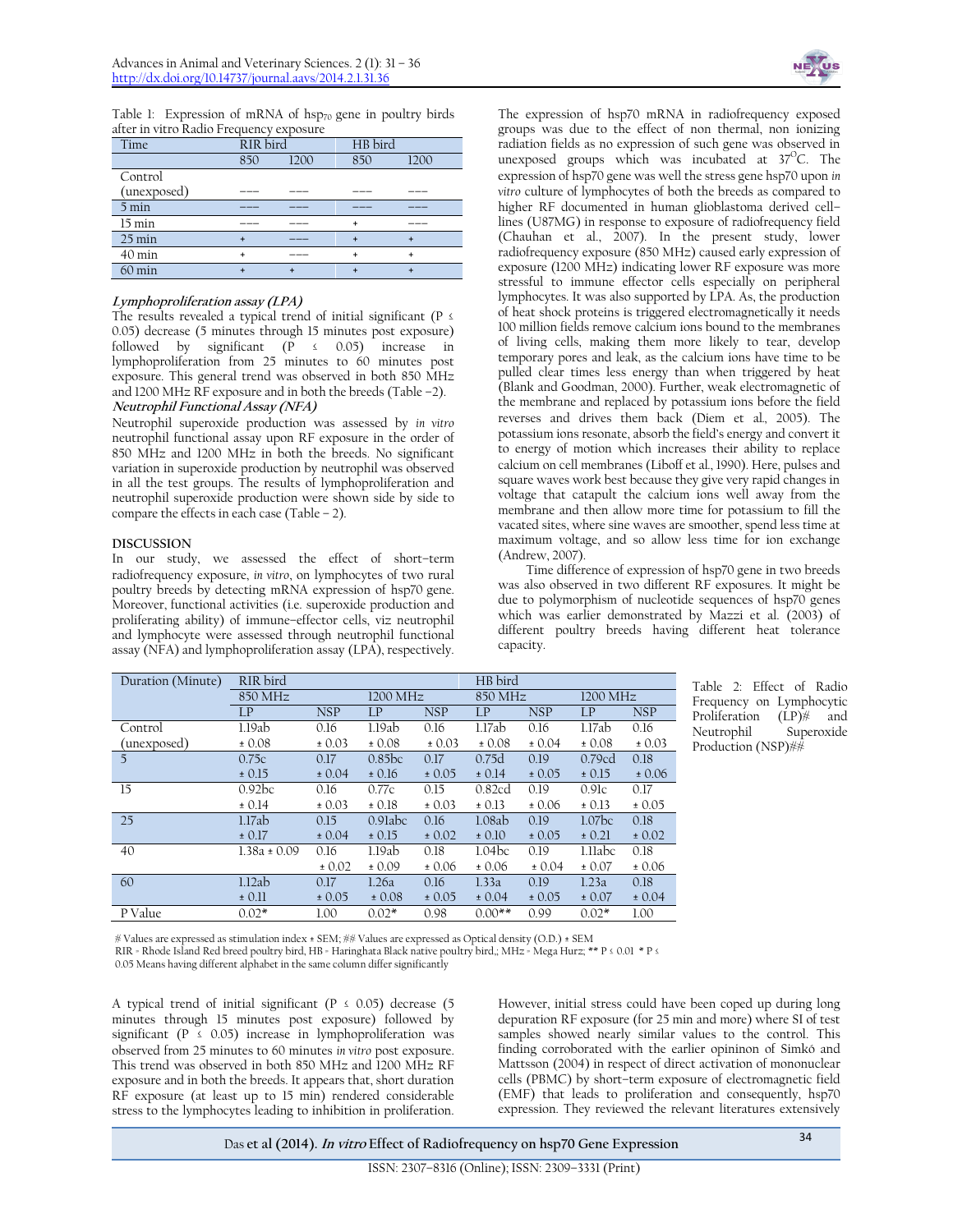and noted that EMF exposure is able to perform such activation by means of increasing the levels of free radicals.

Earlier several workers measured *in vitro* superoxide (reactive oxygen species, ROS) production by neutrophil upon RF exposure. Akdag *et al*. (2007) and Simkó (2007) demonstrated that increased electromagnetic field (EMF) exposure can modify the cellular balance by generating ROS. Physical processes at atomic level were indeed the basis of reactions between biomolecules and EMFs, as the field can magnetically affect chemical bonds between adjacent atoms and alter the energy levels and spin orientation of electrons. Overproduction of ROS can damage cellular components, mainly lipids in membranes and nucleic acids. Moreover, ROS can harm cells by depleting enzymatic and/or nonenzymatic antioxidants triggering progressive dysfunction and eventually genotoxic events (Kong and Lin, 2010). This redox–related mechanism had been mainly documented for the ELF–EMFs (Extremely Low Frequency fields, between 1 Hz up to 100 kHz – electromagnetic fields). Scaiano and co–workers (1994) first proposed that ELF–EMFs exposure can stabilize free radicals in such a way as to increase their lifetime and permit a wider dispersion rather than their return to the basal level. However, in the present study, no significant variation was observed in superoxide production of neutrophil in all test groups. This might be due to the RF exposure used in the study in the order of 850 MHz and 1200 MHz, much higher rate (8000 times) than the above cited observations, which might unable to affect the chemical bonding of the biomolecules by magnetic spinning. In this context, it may be argued that for better understanding of biological effects of EMF–r on living cells, investigation should be carried out in broader perspective considering *in vivo* situations, especially in relation to human health. *In–vitro* studies encompassing energy absorption due to mobile phones i.e. RF fields below the recommended limits (2 W/kg) did not identify reproducible effects by which cellular dysfunction in living systems could be explained. However, several studies have linked exposure to extremely low frequency electromagnetic fields (ELF–EMF) and increase the risk of childhood leukemia (Ahlbom et al., 2000; Foliart et al., 2001 and Foliart et al., 2002). International Agency for Research on Cancer (IARC), part of WHO, designated RF–EMF from cell phones as a "possible human carcinogen" Class 2B (WHO, 2011). The exposure to continuous RF–EMF radiation poses a greater risk to children, particularly due to their thinner skulls and rapid rate of growth. Also at risk are the elderly, the frail and pregnant women (Cherry, 2001). DNA damage via free radical formation inside cells has also been recorded (Lai and Singh, 1996). Free radicals kill cells by damaging macromolecules such as DNA, protein, and membrane are carcinogenic. In fact, EMR enhances free radical activity. This invisible health hazard pollution (IHHP) is a relatively new environmental threat.

In conclusion, lower radiofrequency emitted by mobile phone had more stressful effect on *in vitro* exposed cells in both the breeds of poultry as indicated by expression of hsp70 gene and initial suppression in proliferation ability of immune– effector cells.

#### **ACKNOWLEDGEMENTS**

Authors are also thankful to the Vice Chancellor and Director, Research Extension and Farms, West Bengal University of Animal & Fishery Sciences for providing necessary infrastructure to carry out the work.

#### **REFERENCES**

Ahlbom A, Day N, Feychting M, Roman E, Skinner J, Dockerty J, Linet M, McBride M, Michaelis J, Olsen JH, Tynes T and Verkasalo PK (2000).

A pooled analysis of magnetic fields and childhood leukemia. Br. J. Cancer 83(5): 692–698.

- Al–Katanani YM and Hansen PJ (2002). Induced thermotolerance in bovine two–cell embryos and the role of heat shock protein 70 in embryonic development. Mol. Reprod. Dev. 62:174–180.
- Akdag MZ, Bilgin MH, Dasdag S and Tumer C (2007). Alteration of nitric oxide production in rats exposed to a prolonged, extremely low– frequency magnetic field. Electromagnetic Biol. Med. 26(2): 99–106.
- Andrew G. (2007)*.* The Biological Effects of Weak Electromagnetic Fields goldsworthy\_bio\_weak\_em\_07.doc
- Balmori A (2005). Possible effects of electromagnetic fields from phone masts on a population of White Stork (*Ciconia ciconia*). Electromag Biol. Med. 24:109–119.
- Blank M and Goodman R (2000). Stimulation of stress response by low frequency electromagnetic fields: possibility of direct interaction with DNA. IEEE Trans. Plasma Sci. **28**: 168‐172
- Boyum A (1968). Isolation of Mononuclear cells and granulocytes from human blood; isolation of mononuclear cells by one centrifugation, and of granulocytes by combining centrifuse and sedimentation at 1g*.*  Scand. J. Clin. Lab. Invest. 21 (Suppl.97): 77 – 89.
- Capri M, Scarcella E, Bianchi E, Fumelli C, Mesirca P, Agostini C, Remondini D, Chuderer J, Kuster N, Franscheschi C and Bersani F (2004). 1800 MHz RF does not affect apoptosis and hsp70 level in peripherical blood mononuclear cells from young and old volunteers. Int. J. Rad. Biol. 80: 389–397.
- Chauhan V, Qutob SS, Lui S, Mariampillai A, Bellier PV, Yauk CL, Douglas GL, Williams A and McNamee JA (2007). Analysis of gene expression in two human–derived cell lines exposed *in vitro* to a 1.9 GHz pulse– modulated radiofrequency field. Proteomics 7: 3896–3905.
- Cherry N (2001). Evidence that electromagnetic radiation is genotoxic: the implications for the epidemiology of cancer and cardiac, neurological, and reproductive effects. http://www.neilcherry.com/documents/90\_m2\_EMR\_Evidence\_That\_E MR–EMF\_ is\_genotoxic.pdf
- Cleary SF, Du  $Z$ ,  $C$ ao G, Liu L and Mccrady C (1996). Effect of isothermal radiofrequency radiation on cytolytic T– Lymphocytes. FASEB J. 10: 914–919.
- Daly JG, Olivier G and Moore A R (1995). A calorimetric assay for the quantification of brook trout (*Salvelinus fontinalis*) lymphocyte mitogenesis. Fish Shellfish Immunol. 5: 266–273.
- Diem E, Schwarz C, Aldkofer F, Jahn O and Rudiger H (2005). Non‐thermal DNA breakage by mobile phone radiation (1800 MHz) in human fibroblasts and in transformed GFSH‐R17 rat granulosa cells in vitro. Mut. Res./Gen. Toxicol. Environ. Mut. **583**: 178‐183
- Foliart DE, Iriye RN, Tarr KJ, Silva JM, Kavet R and Ebi KL (2001) Alternative magnetic field metrics: relationship to TWA, appliance use, and residential characteristic of children in a leukemia survival study. Bioelectromagnetics 22: 574–580.
- Foliart DE, Iriye RN, Silva JM, Mezei G, Tarr KJ and Ebi KL (2002) Correlation of yearto–year magnetic field exposure metrics among children in a leukemia survival study. J. Expo. Anal. Environ. Epidemiol.12: 441–447.
- FCC (1999). Questions and answers about biological effects and potential hazards of radio–frequency electromagnetic fields. OET Bulletin 56, 4th Edition. Available at:
- http://www.fcc.gov/encyclopedia/oet–bulletins–line
- Gabriel JE, Ferro JA, Stefani RMP, Ferro MIT, Gomes SL, Macari M (1996). Effect of acute heat stress on the heat shock protein 70 messenger RNA on the heat shock protein expression in the liver of broilers. Br. Poult. Sci. 37:443–449.
- Givisiez PEN, da Silva MM, Mazzi CM, Ferro MIT, Ferro JA, Gonzales E and Macari M (2001). Heat or cold chronic stress affects organ weights and hsp70 levels in chicken embryos. Can. J. Ani. Sci. 81: 83–87.
- Hunter–Lavin C, Davies EL, Bacelar MM, Marshall MJ, Andrew SM and Williams JH (2004). Hsp70 release from peripheral blood mononuclear cells. Biochem. Biophys. Res.Com. 324: 511–517.
- Kohli RK, Sharma VP and Singh HP (2012). Cell–Telephony and Ecological Concerns. Env News – Newsletter of ISEB India 18 (2): 10–20
- Kong Q and Lin CLG (2010). Oxidative damage to RNA: mechanisms, consequences, and diseases. Cell. Mol. Life Sci. 67(11): 1817–1829.
- Kwee S, Raskmark P and Velizarov P (2001). Changes in cellular proteins due to environmental non–ionizing radiation. I. Heat–shock proteins. Electro– and Magnetobiol. 20: 141–152.
- Lai H, Singh NP (1996). Single– and double–strand DNA breaks in rat brain cells after acute exposure to radio–frequency electromagnetic radiation. Int. J. Rad. Biol. 69: 513–521.
- Liboff AR, McLeod BR and Smith SD (1990). Ion cyclotron resonance effects of ELF fields in biological systems. In: Wilson BW, Stevens RG, Anderson LE (eds) Extremely Low Frequency Electromagnetic Fields: the Question of Cancer. Battelle Press, Columbus, Ohio, pp. 251‐289.